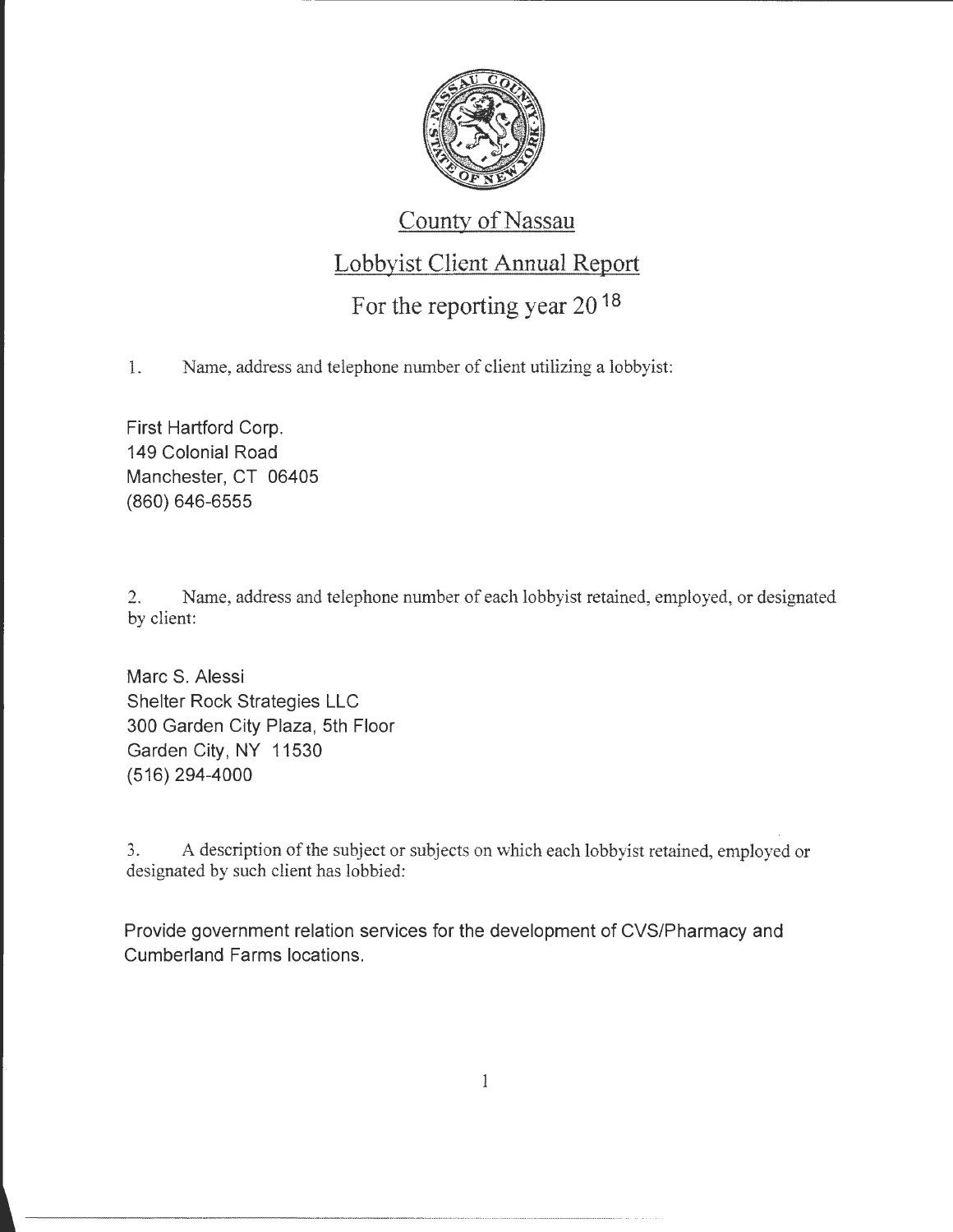4. Names of the persons and agencies before which such lobbyist has lobbied:

Nassau County Legislature and Nassau County Executive's Office.

5. List below the expenses paid or incurred in relation to the lobbyist(s) retained by client or for any other lobbying:

| Amount   | Details                                                    |
|----------|------------------------------------------------------------|
| \$38.00  | Copying &postage - Clt not billed for copying or postage   |
| \$27,000 | Retainer payments for lobbying services through Nov. 2018. |
|          | Dec. 2018 payment outstanding as of 12/31/18.              |
|          |                                                            |
|          |                                                            |
|          |                                                            |
|          |                                                            |
|          |                                                            |
|          |                                                            |
|          |                                                            |
|          |                                                            |
|          |                                                            |
|          |                                                            |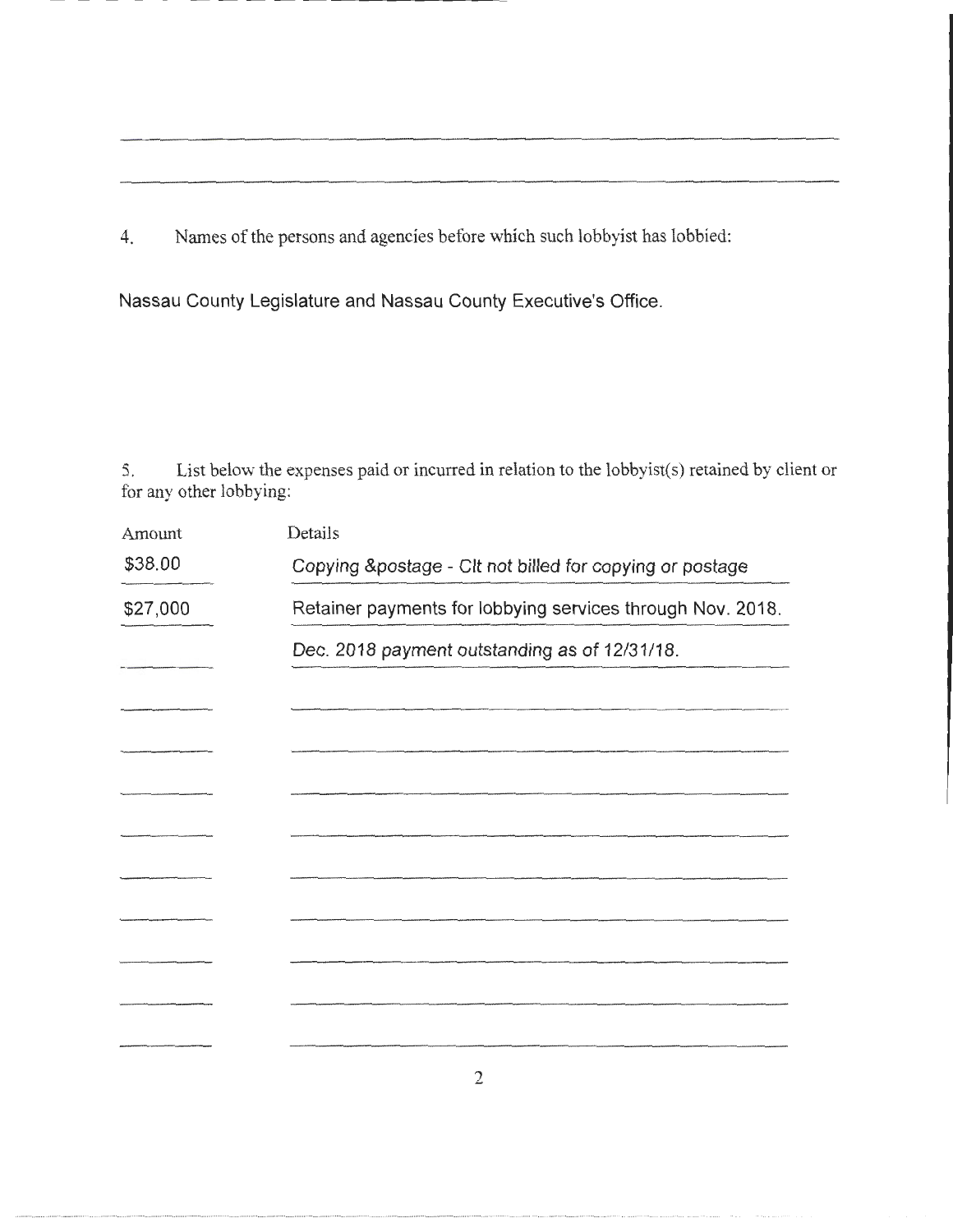6. List below the cumulative total amounts expended or incurred on lobbying throughout the prior year:

**\$27,538.00** 

 $\label{thm:main}$ 

I understand that copies of this form will be sent to the Nassau County Department of Information Technology ("IT") to be posted on the County's website.

I also understand that upon termination of retainer, employment or designation I must give written notice to the County Attorney within thirty (30) days of termination.

VERIFICATION: I certify that all statements made on this statement are true, correct and complete to the best of my knowledge and belief and I understand that the willful making of any false statement of material fact herein will subject me to the provisions of law relevant to the making and filing of false instruments and will render such statement null and void.

| false statement of material fact herein will subject me to the provisions of law relevant to the<br>making and filing of false instruments and will render such statement null and void. |
|------------------------------------------------------------------------------------------------------------------------------------------------------------------------------------------|
| Dated: Jan. 11, 2019<br>Signed:<br>Print Name: Neil H. Ellis<br>Chairman<br>Title:                                                                                                       |
| Connecticut<br>STATE OF NEW YORK)<br>SS:<br>COUNTY OF NASSAU)                                                                                                                            |
| Sworn to before me this                                                                                                                                                                  |
| Day of 11 January , 2019<br>NOTARY PUBLIC                                                                                                                                                |
| SUSAN K. WRIGHT<br><b>NOTARY PUBLIC</b>                                                                                                                                                  |

**MY COMMISSION EXPIRES AUG. 31,2021**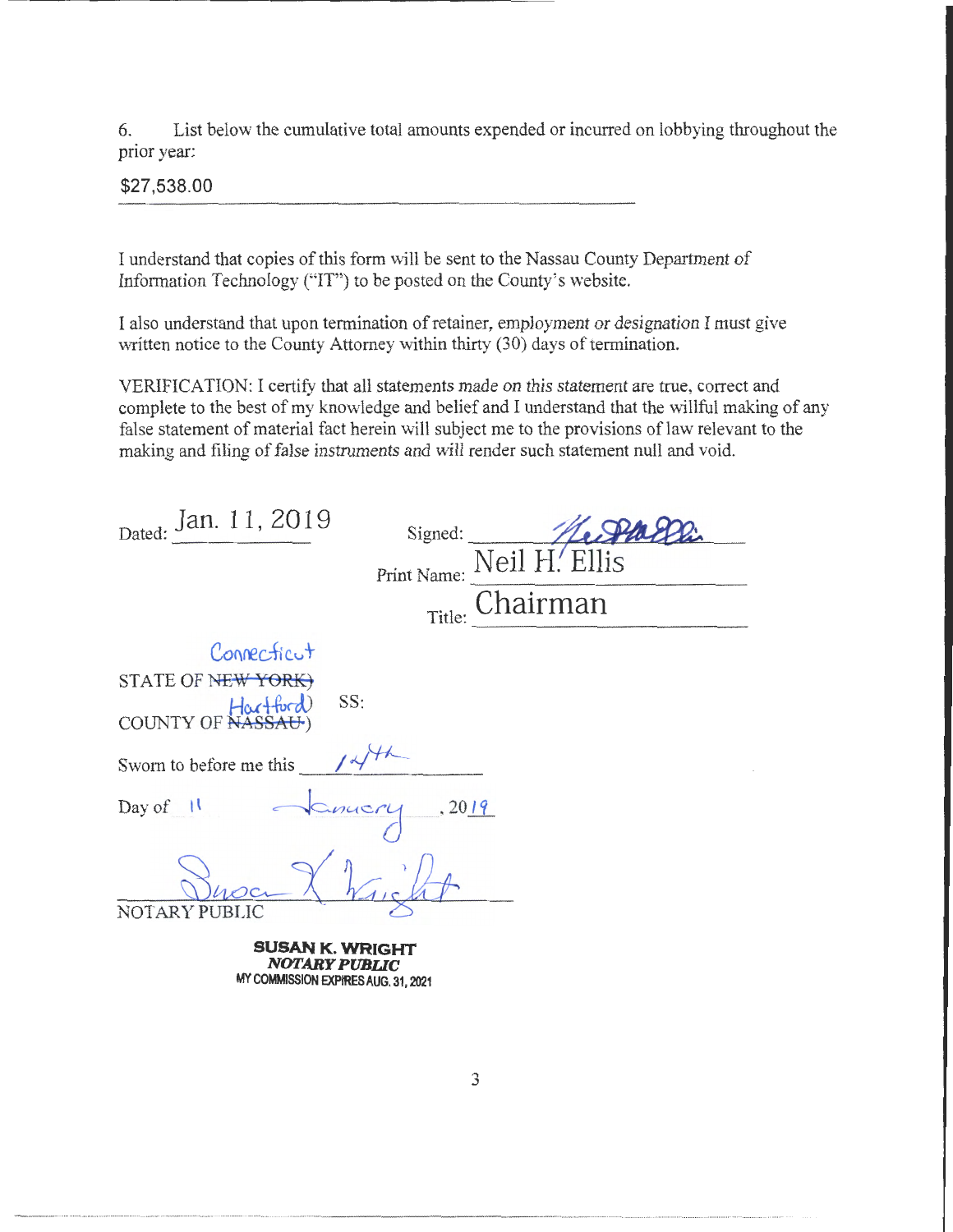

#### County of Nassau

# Lobbyist Client Annual Report

### For the reporting year 2018

1. Name, address and telephone number of client utilizing a lobbyist:

American Security Technologies 580 East Meadow Avenue East Meadow, NY 11554-5032 (855) 566-9111

2. Name, address and telephone number of each lobbyist retained, employed, or designated by client:

Marc S. Alessi Shelter Rock Strategies LLC 300 Garden City Plaza, 5th Floor Garden City, NY 11530 (516) 294-4000

3. A description of the subject or subjects on which each lobbyist retained, employed or designated by such client has lobbied:

Sale of life button panic alarms and general security systems and monitoring.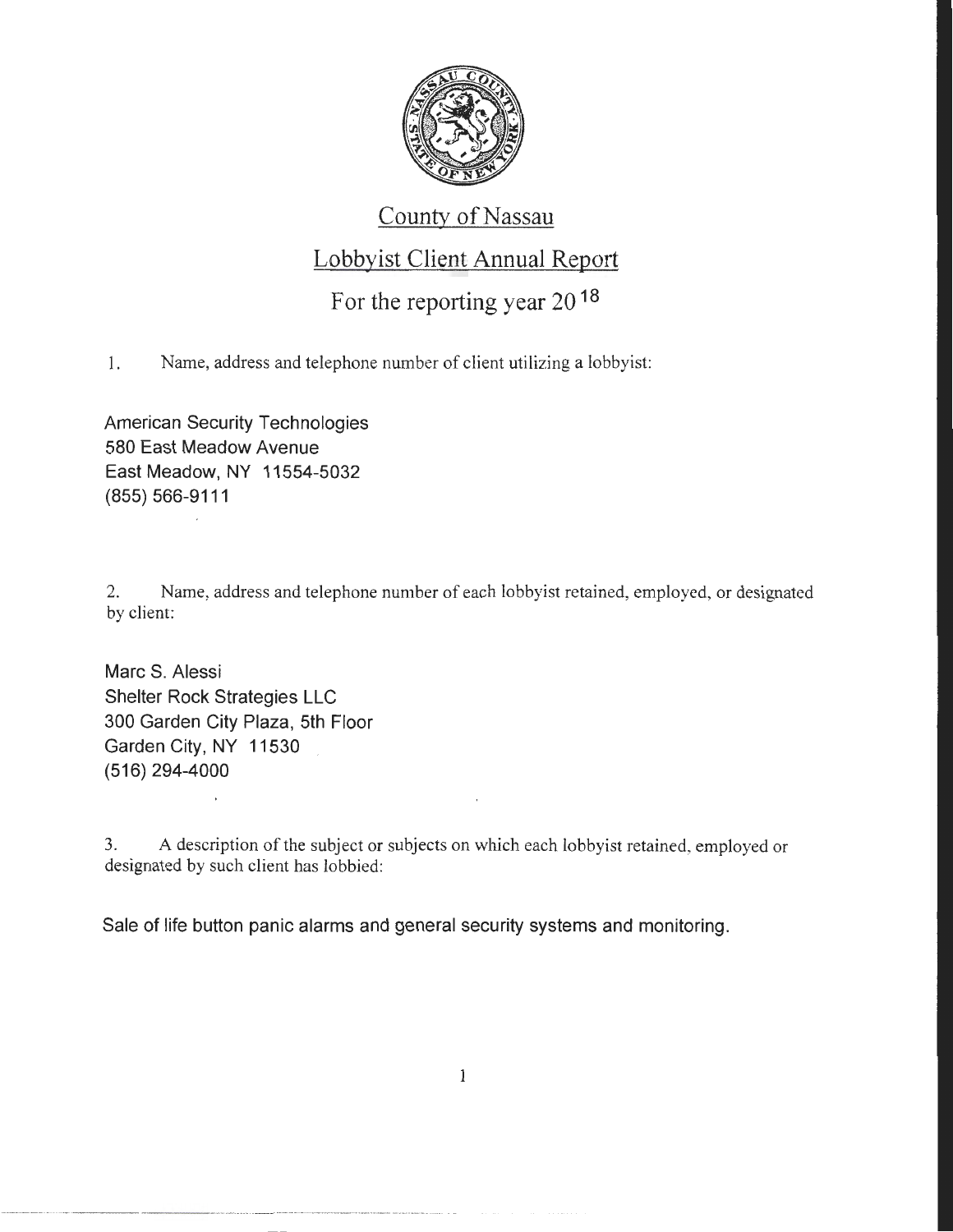4. Names of the persons and agencies before which such lobbyist has lobbied:

Nassau County Legislature, Nassau County Executive's Office, Nassau BOCES, Long Island School Districts

5. List below the expenses paid or incurred in relation to the lobbyist(s) retained by client or for any other lobbying:

| Amount   | Details                                                   |
|----------|-----------------------------------------------------------|
| \$18.00  | Copying & postage - Clt not billed for copying or postage |
| \$30,000 | Retainer payments for lobbying services by Shelter Rock   |
|          |                                                           |
|          |                                                           |
|          |                                                           |
|          |                                                           |
|          |                                                           |
|          |                                                           |
|          |                                                           |
|          |                                                           |
|          |                                                           |
|          |                                                           |